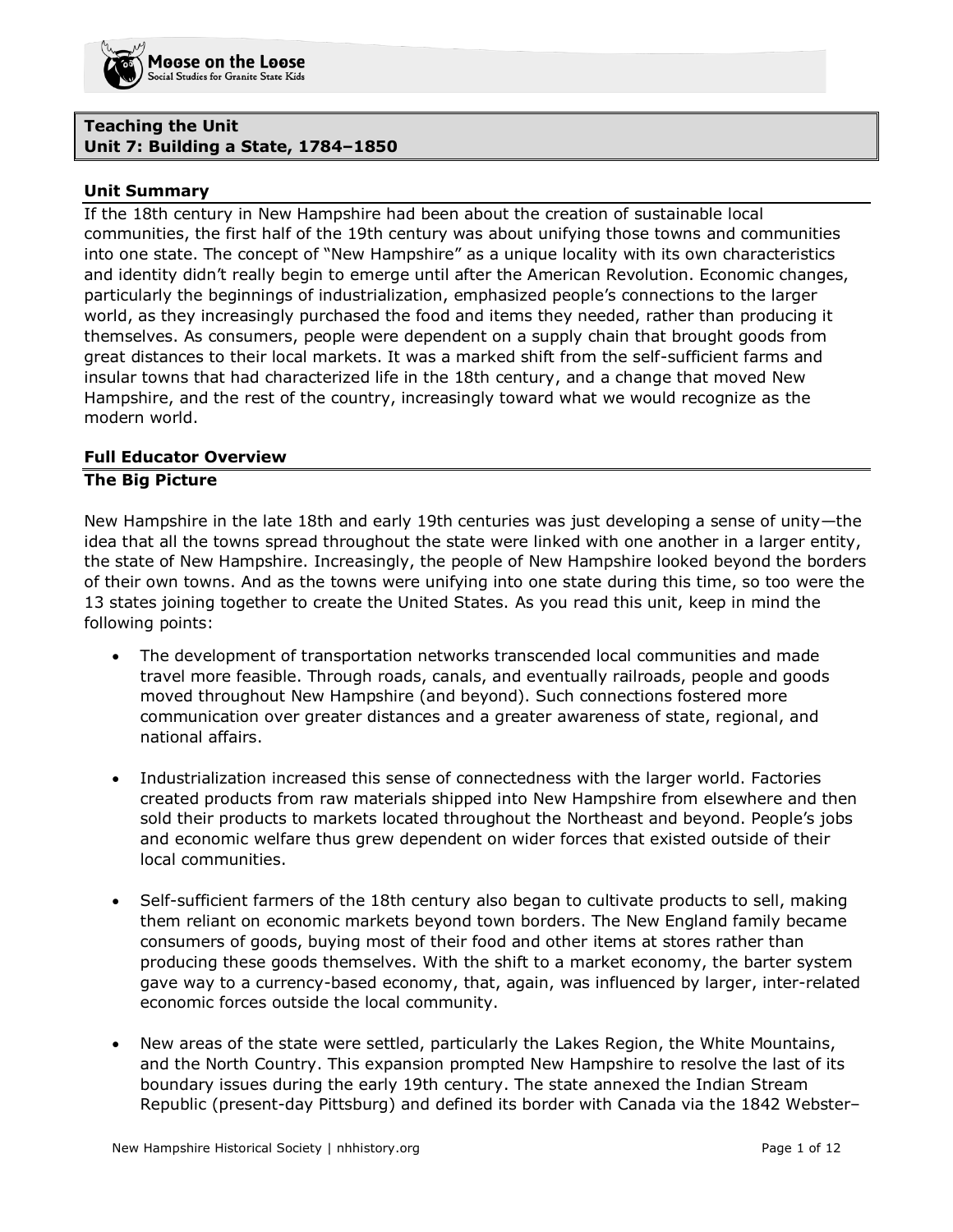Ashburton Treaty. The settling of these geographical issues resulted in the borders New Hampshire has today.

• A state culture subtly began to emerge that would come to characterize New Hampshire for decades to come, bolstered by the formation of statewide organizations, such as the New Hampshire Historical Society. New Hampshire's capital was set in Concord and a large state house built, the so-called "people's state house," which served as the focal point for statewide ceremonies and special occasions. New Hampshire also got the nickname the "Granite State" in these years and cultivated a reputation for toughness and determination.

# **Creating a Transportation Network**

### *What transportation infrastructure emerged during this period, and how did it help communities connect with one another?*

The rapid development of towns that had begun in the 18th century continued well into the 19th century. New land was settled and towns formed, particularly in the Lakes Region, the White Mountains, and the Great North Woods. Even in the settled areas of New Hampshire, new towns were founded, as communities and villages seceded from larger towns. In fact, New Hampshire's four original settlements eventually split into 25 different towns. By 1850, New Hampshire was well and truly settled, with nearly 250 towns reaching to the edges of all four of its borders.

Once the hard work of founding a new settlement was over, people began to look beyond the borders of their towns. Travel was hard, uncomfortable, and painfully slow at this time, but the needs of business and government, in addition to personal connections, highlighted the importance of being able to move people and goods around the state. The creation of transportation networks, whether roads, canals, or trains, encouraged greater interaction between the people of New Hampshire and cultivated a consciousness that the society in which they lived was larger than their town borders.

**Roads**. In the 18th century, each town was responsible for building and maintaining their own roads, and all roads were local. There were no highways or interstates that linked communities together. The townspeople determined where roads would be built, and there was no larger plan to provide rhyme or reason to the road network. The result was a zig-zag pattern of roads and byways, many of which were so rocky as to be nearly impassable on horseback. In the 1760s and 1770s, the colonial legislature passed a series of highway acts to impose some order on the road network, but the laws did not assign any money to the effort, and the movement to create a more sensible transportation network to link communities failed. The responsibility for the roads remained with each individual town.

By the 1790s, the need for better transportation around the state had become more critical. The spread of development, the need for self-governing bodies to meet, discuss, and decide, and the growing interest in buying and selling goods all necessitated decent transportation. People needed to be able to get from Point A to Point B in a reasonable fashion. Thus, in 1796, the New Hampshire legislature incorporated what became the First New Hampshire Turnpike, running from Concord to Portsmouth. It was a private road, owned and operated by a group of investors who charged a toll (usually a penny) to those who used the road. Gatehouses appeared at intervals on the road where the fee was collected. The building of the First New Hampshire Turnpike set off a period of road construction in New Hampshire that resulted in roughly two dozen turnpikes covering 600 miles of road that crisscrossed the state between 1796 and 1809. (Many of these turnpikes eventually evolved into the state highways we still use today.) The Tenth New Hampshire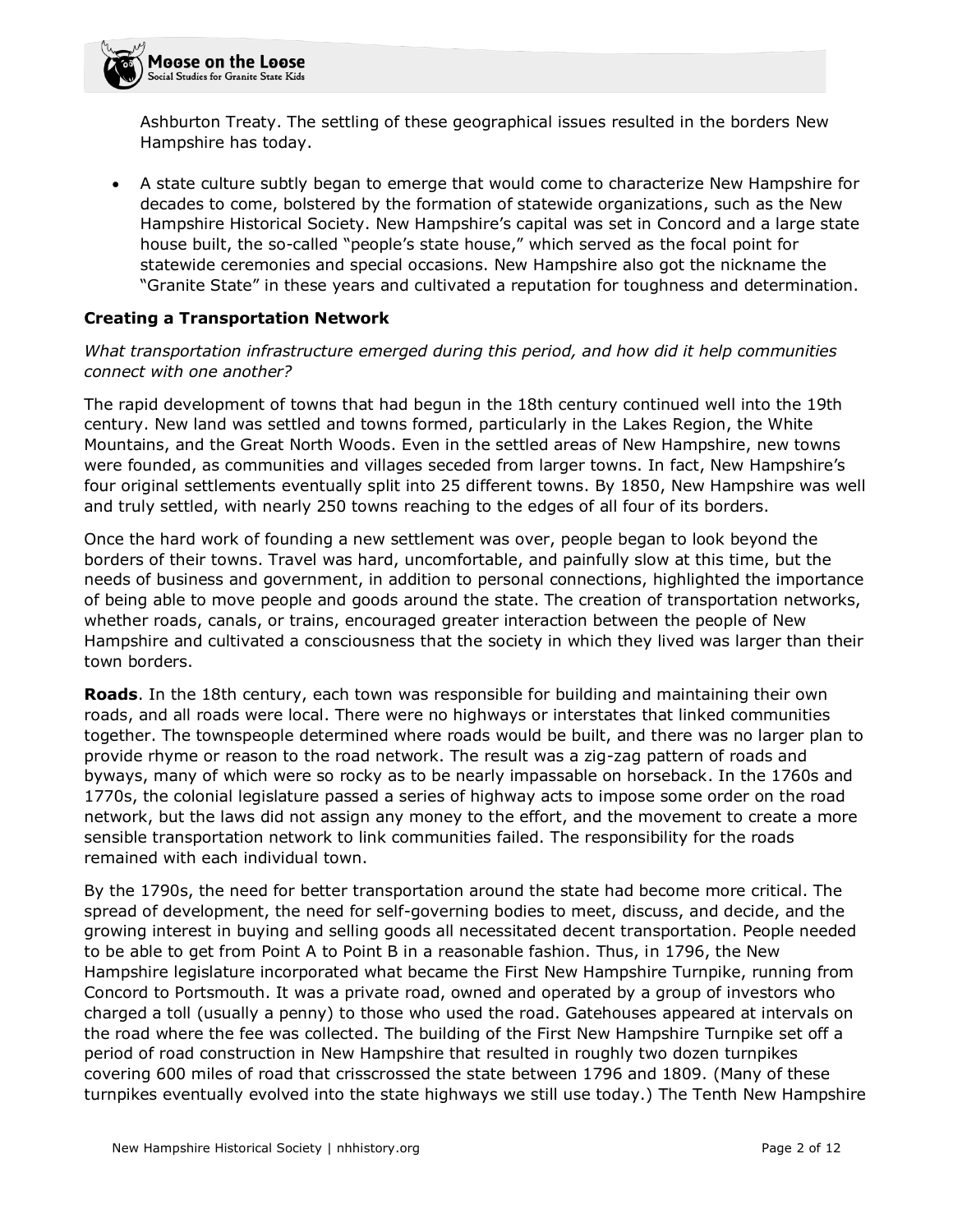Turnpike, opened in 1803, even blazed a path through an area of the White Mountains that would become known as Crawford Notch, allowing travel to the Great North Woods. It was rough going through the mountains, though, and horses initially had to be helped over the rocks that comprised the turnpike through the narrowest part of the pass. Nevertheless, the Tenth New Hampshire opened a whole new area of New Hampshire to development.

Turnpikes were substantially better built than town roads and made travel easier. They had fewer rocks, were graded to minimize changes in elevation, included sturdy bridges to cross rivers and streams, and were even designed to provide drainage for excess water, which cut down on flooding and the amount of mud. But these roads would still be considered primitive by today's standards.

Travel by turnpike was slow, arduous, and dirty. Most people walked (covering an average of 14– 18 miles per day), rode on horseback (at roughly 35 miles per day), or traveled by wagon or private carriage (which fell somewhere in between). A lack of maps or signage, other than granite mile markers that can still be seen today, meant that it was often difficult for travelers to find their way. Because the pace of travel was so slow, getting lost or taking a wrong turn could result in a serious loss of time and effort. Everyone traveled by day, as nighttime travel increased the chances of getting lost. Unsurprisingly, travel was also seasonal in New Hampshire, but it wasn't winter that presented the greatest challenges to travelers, many of whom wore snowshoes or used sleighs. Spring proved the most difficult season to be on the roads, as mud often made both the turnpikes and town roads impassable.

In the early decades of the 19th century, public stagecoaches—the first form of public transportation—became popular in New Hampshire. The public stages carried not only passengers but also the mail and newspapers, providing a means for reliable communication between communities. Traveling by stagecoach was challenging as well. Stages could be crowded sometimes carrying as many as 16 people sitting on one another's laps!—and both accidents and breakdowns were common occurrences.

Stagecoaches were known for giving passengers a bumpy ride, especially when the conditions of the roads were poor. But a pair of New Hampshire craftsmen, Lewis Downing and J. Stephen Abbott, sought to improve the passenger experience with the development of what became known as the Concord coach. The Abbott-Downing Company of Concord, which opened its doors in 1828, designed a flexible harness system for the frame of the coaches that allowed the main compartment of the coach to swing rather than bounce, leading to a much smoother, more comfortable ride. The Concord coach became the standard for stagecoaches by the middle of the 19th century, and the Abbott-Downing Company produced hundreds of them and shipped them all around the world, even as far away as Australia.

Travel by road may have been difficult, but the creation of an intrastate road system and the establishment of public transportation options were important steps in linking people in communities around New Hampshire.

**Canals**. Discouraged by the challenges of overland travel, many people turned to New Hampshire's rivers instead. The Abenaki had long used the rivers to travel great distances, making them, for all intents and purposes, their highways. In the late 18th and early 19th centuries, Americans in general were in the midst of what became known as "canal fever," culminating in projects like the Erie Canal that linked the Great Lakes with the Hudson River in New York. New Hampshire's 40,000 miles of rivers made the possibilities of water travel particularly attractive, although the many falls and rapids presented challenges for those attempting to use the state's waterways for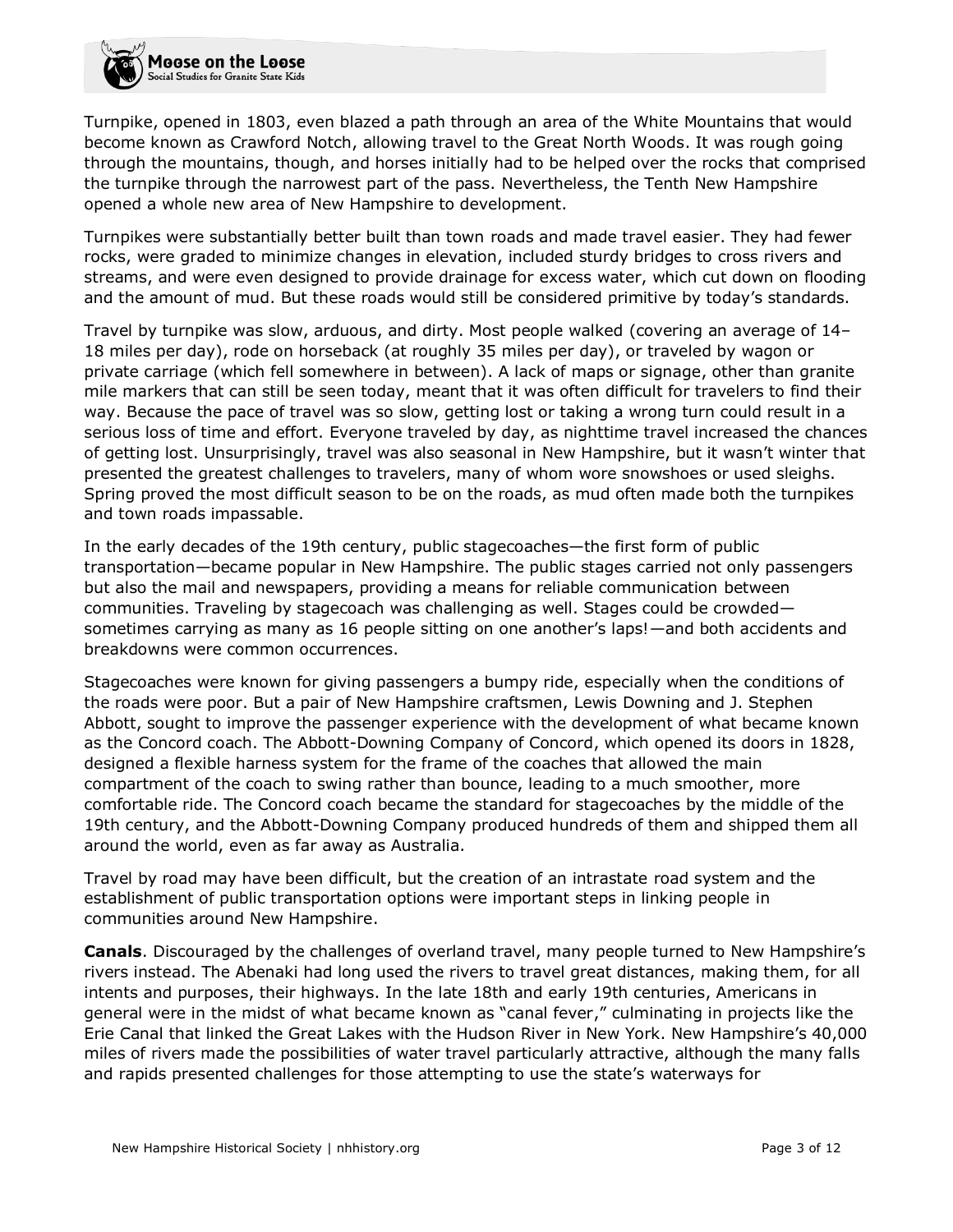transportation. The only way to make New Hampshire's rivers navigable was to build locks and canals to allow travelers to bypass the waterfalls.

The Merrimack River was the most logical place to start. The mighty river ran through Concord, Manchester (called Derryfield until 1810), Nashua, and Lowell and emptied into the Atlantic at Newburyport, Massachusetts. In 1803, the possibilities for water travel became even greater when the Middlesex Canal opened, linking the Merrimack River at Lowell to Boston Harbor. The canal did much to open Boston markets to New Hampshire farmers, even if the Amoskeag Falls prevented river travel further north than Manchester. The falls were the largest in New Hampshire and were a significant obstacle. Beginning in 1794, a Goffstown merchant named Samuel Blodgett had been trying to build a canal around the falls but hadn't met with much success. None of his designs proved sufficient, and he bankrupted himself in the process. Finally, in 1807, after the state legislature allowed him to hold a lottery to raise funds for another attempt, Blodgett's one-mile canal opened on the Merrimack River, allowing boats to circumvent the Amoskeag Falls and travel north. (Pieces of Blodgett's canal can still be seen today near the Amoskeag Bridge.) By 1815, the Merrimack River had been made navigable all the way to Concord.

Travel by water was seasonal and still slow. The trip from Concord to Boston could take 4–5 days. More goods than people traveled on the river, carried on 75-foot longboats or rafts made of tree trunks tied together with rope. Plans were made to build an extensive canal system throughout New Hampshire, with an effort to make the Connecticut River navigable all the way to the St. Lawrence River in Canada. Another canal was expected to link Lake Winnipesaukee to the Piscataqua basin on the seacoast. Such efforts were expensive, though, and "canal fever" in New Hampshire proved as brief as it was in the rest of the United States. Before the plans could be put into effect, a new form of transportation had emerged that made water travel obsolete—the railroads.

**Railroads**. Invented in Great Britain, the first steam trains began operating in the United States in 1827 in the Mid-Atlantic region with the Baltimore & Ohio Railroad. Trains caught on quickly, and soon tracks were being laid throughout the country, particularly in the Northeast. New Hampshire got its first rail line in 1838, with an 18-mile stretch spanning from Lowell to Nashua. Rail travel had several advantages over other forms of transportation. It was faster than any other options available at the time; it required less maintenance than roads, even if the initial investment was more expensive; it could move large amounts of goods and people; and rail lines could be laid almost anywhere in New Hampshire, making nearly every corner of the state accessible.

Initially, though, the effort to bring railroads to New Hampshire became mired in a political battle known as the Railroad War of 1840–1844. Although rail companies were private businesses, the state legislature had to approve each venture, as train tracks crossed town lines. The disagreement over the railroad was between two factions of the Democratic Party, which was the only viable political party in New Hampshire at the time. (The Democratic Party of the 19th century bore little resemblance to the Democratic Party today. Then, it championed small government, a rural economy, and states' rights.) One faction saw the potential of railroads to support the state's growing industrial sector and related trade. The other faction feared that the railroads would disrupt traditional agricultural patterns in New Hampshire. Eventually, the pro-railroad faction gained the upper hand, and dozens of small rail companies emerged in the 1840s and 1850s, which created a patchwork of rail lines throughout the state. By the end of the century, all these little companies had been gobbled up by the Boston & Maine Railroad, which grew to dominate rail travel in northern New England.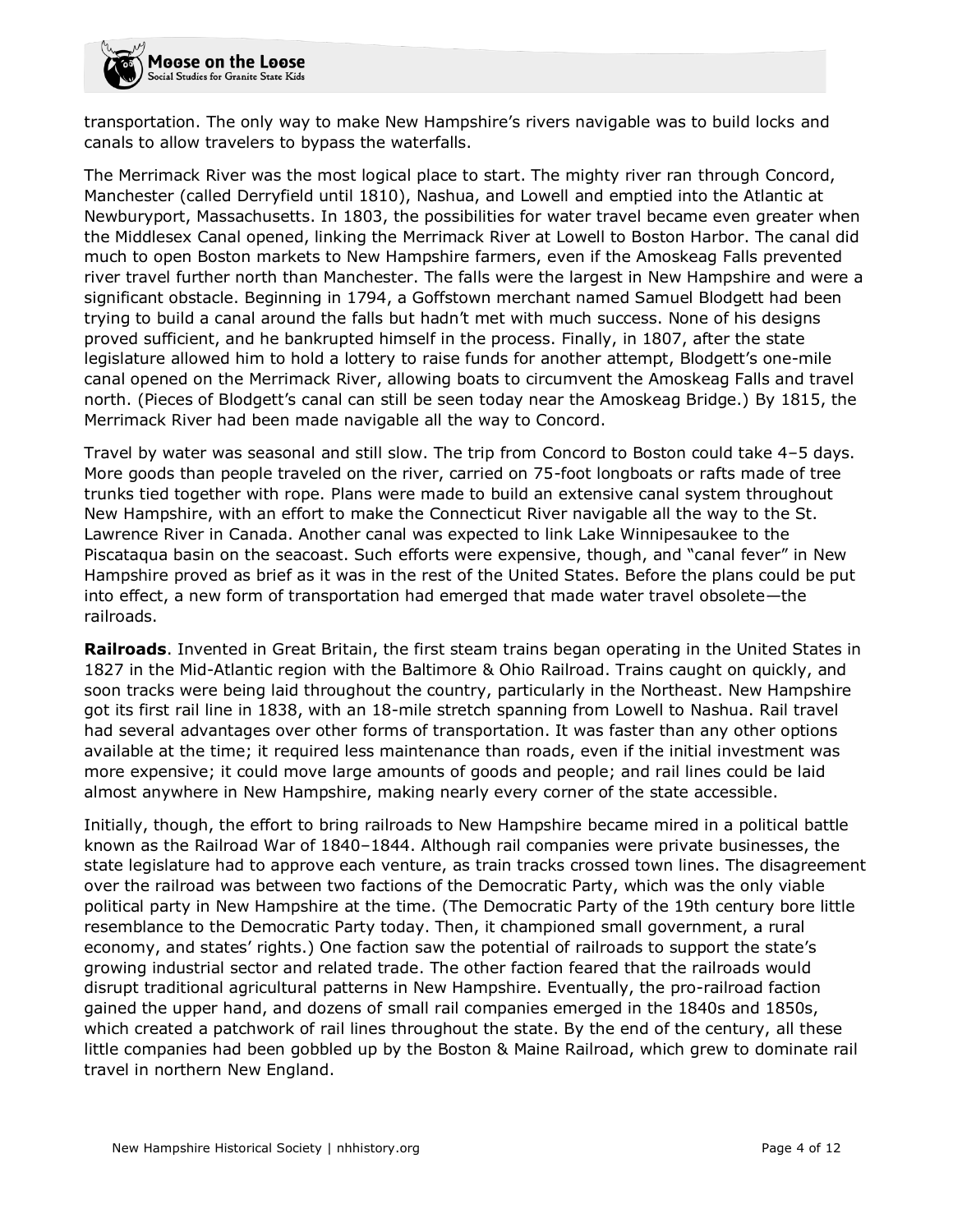The impact of the railroad on New Hampshire was enormous. For the factories that were being built all over the state, railroads brought them raw materials and allowed them to send their finished products to market. Trains also offered a way for thousands of immigrants to reach the factories and cities in which they would build their new lives. These factors were essential in allowing the state's Industrial Revolution to thrive. Without train transportation, there would never have been an Amoskeag Manufacturing Company. But the railroads' impact on the state was not limited to industry. It also proved vitally important to agriculture. The self-sufficient farmer of the colonial era had gradually evolved into a market-driven producer of agricultural products. This shift first occurred with sheep. Beginning around 1815, New Hampshire farmers converted their fields into pastures and raised huge numbers of sheep to produce wool for the growing number of textile factories springing up throughout the Northeast. New Hampshire and Vermont became the epicenter of the Great Sheep Boom, which resulted in the construction of thousands of miles of stone walls throughout the state. (For more on the agricultural practices of this period and the Great Sheep Boom, see Unit 8: Changing Times on the Farm.)

The transition from crops to sheep meant that New Hampshire farmers were no longer producing their own food. Instead, they sold their wool to textile merchants and used the proceeds to buy the food and items they needed. This shift marked a major change. No longer were New Hampshire farm families producers; they became consumers. Goods were moved by road and train to even the smallest communities, where people would purchase them with cash, thereby ending the barter system that had characterized earlier times. Whereas colonial town centers had usually contained a church or meeting house, a cemetery, and a tavern, town centers began to expand to include general stores and marketplaces so that people could purchase what they needed. This new economy also created a market for all the goods being created in the new factories that were springing up. As demand increased, even more new businesses and mills emerged to provide an even greater supply of goods. The people of New Hampshire grew to depend on a supply chain that linked them to people in other communities, both within the state but at even great distances as well.

# **The Beginning of the Industrial Revolution**

### *How did industry come to New Hampshire?*

The emergence of factories and mills was essential to this new economy. Initially, the shift to industrialization was mainly about a reorganization of labor. For nearly every New Hampshire family, producing textiles for clothing or household uses was one of the most time-consuming yet essential tasks. It was a grueling process to turn wool into thread or yarn, weave the thread or yarn into cloth, and then sew the cloth into finished products like shirts, pants, dresses, and bedding—all by hand with only hand-powered tools, like spinning wheels and foot looms.

In the 18th century, British manufacturers devised new labor-saving inventions that relied on water power to mechanize at least part of the process. They closely guarded this technology, though, to protect their monopoly on textile production. In 1789, 21-year-old British citizen Samuel Slater arrived in the United States and quickly began organizing textile factories, armed with the same technology used in Britain, which he had memorized before he left the country. The British dubbed him "Slater the Traitor," but in the United States he became known as the "Father of the Industrial Revolution." Slater's first mills were in Rhode Island in the 1790s, but in 1803 he helped start a mill in New Ipswich, New Hampshire.

The New Ipswich mill used an invention called a spinning frame to speed up the transformation of wool to yarn. When the factory, built on the banks of the Souhegan River, opened its doors, it had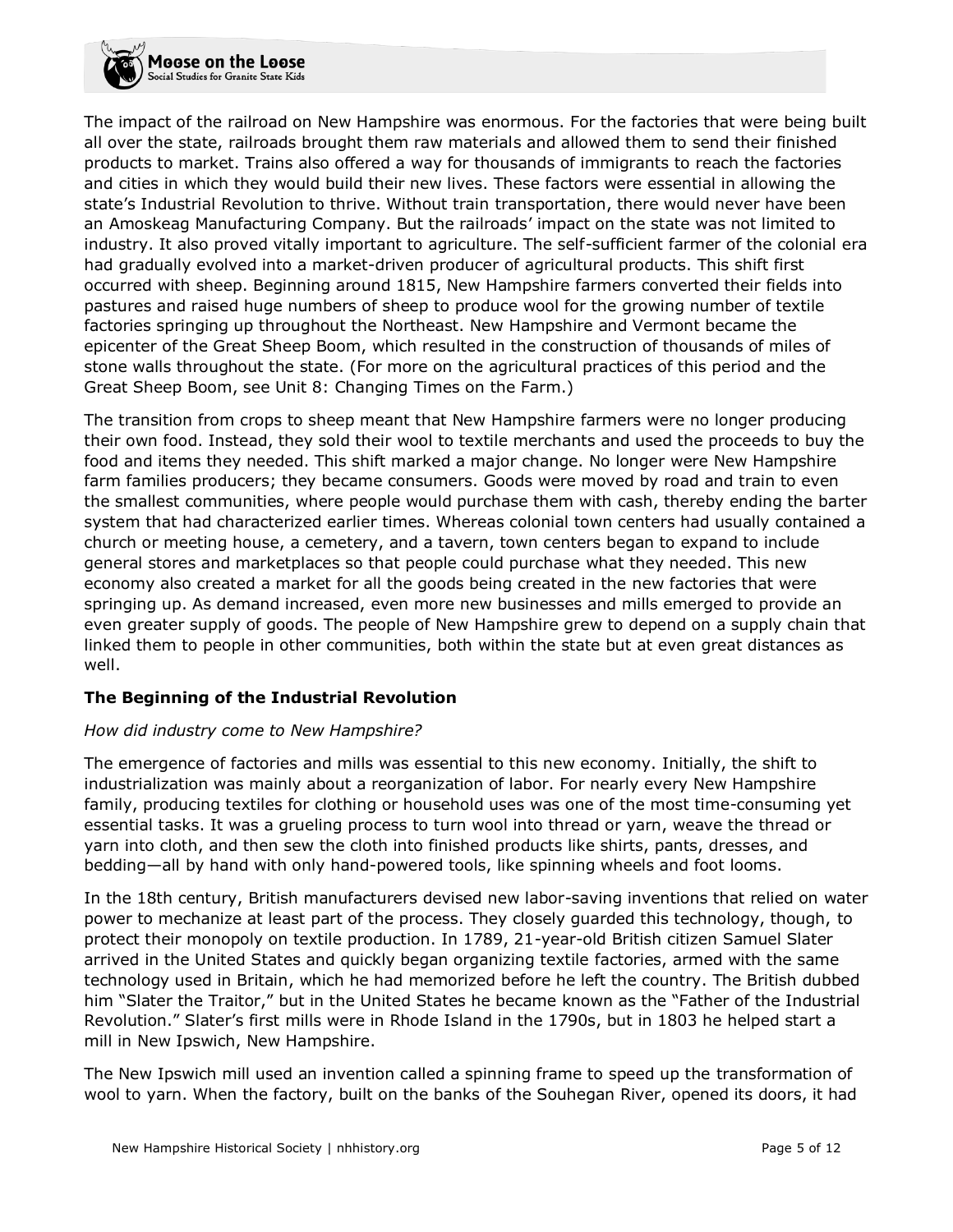500 spindles in operation, allowing it to produce relatively large quantities of yarn in a fraction of the time it would take by hand. With New Hampshire's many waterways, other spinning mills quickly went into operation in places like Derryfield (Manchester), Exeter, Walpole, Cornish, and Meredith.

These early mills tackled just one small step in the textile process, though. The rest of the work, such as weaving the yarn into cloth, was farmed out to women to complete by hand in their own homes, an arrangement called the "putting out" system. Gradually, more and more of the process became mechanized and moved into the factory, particularly after the development of waterpowered looms in the 1820s.

These early textile mills were fairly small operations that sprang up almost anywhere there was enough water power to support them. They were locally owned and operated, employing usually 40–60 people. For many people, factory jobs offered alternatives to a life in agriculture. Wages were paid in cash, which furthered the growth of the new market economy. Also, because massproduced goods were generally cheaper than handmade items, the factories provided a supply of affordable products, allowing people to accumulate more goods than they ever had before. It was the beginning of a consumer-oriented, market economy—both in New Hampshire and in the United States—which brought enormous changes to almost all aspects of people's lives. The way people worked, the way they lived, the way they viewed their role in society was all different as the economy shifted from one based on independent, self-sufficient farmers to a far more complex, interconnected system to produce, process, transport, sell, and purchase the things people needed.

Although Manchester would eventually dominate textile production, early leaders in this industry were located in Somersworth and Nashua, which were among the top textile producers in New England in the 1820s. The remnants of the state's small factories—brick buildings situated near a river—can still be seen in many New Hampshire communities today. (For more about the development of factories, see Unit 11: The Industrial Revolution in New Hampshire.)

Other industries than textile production also began to emerge at this time, such as Monadnock Paper Mills in Bennington, which opened its doors in 1819. Even craftsmen, like the Abbott-Downing Company and their Concord coach, began to produce their products en masse in small factories. In communities throughout the state, people began to diversify their employment. Towns in the 18th century were generally comprised of a minister and possibly a blacksmith, but everyone else was a farmer. In the early decades of the 19th century, it became common for towns to boast more than one minister (as more religious denominations became popular in the state), blacksmiths, doctors, coopers, merchants, carpenters, craftsmen, bankers, publishers, and factory owners. Concord and Amherst became known for their furniture and clock makers, while the Monadnock region became the center of a glassmaking industry. The majority of the population continued to be farmers, but the percentage of people in specialized trades or professions was growing in the early 19th century.

### **New Settlements and Boundaries**

### *How did the farthest reaches of New Hampshire become settled?*

The first decades of the 19th century also saw the spread of settlement into the farthest reaches of New Hampshire, particularly in the Upper Valley and the North Country. The White Mountains had formed a natural barrier to development in the 18th century, but shortly after the turn of the 19th century, New Hampshirites began to push further north.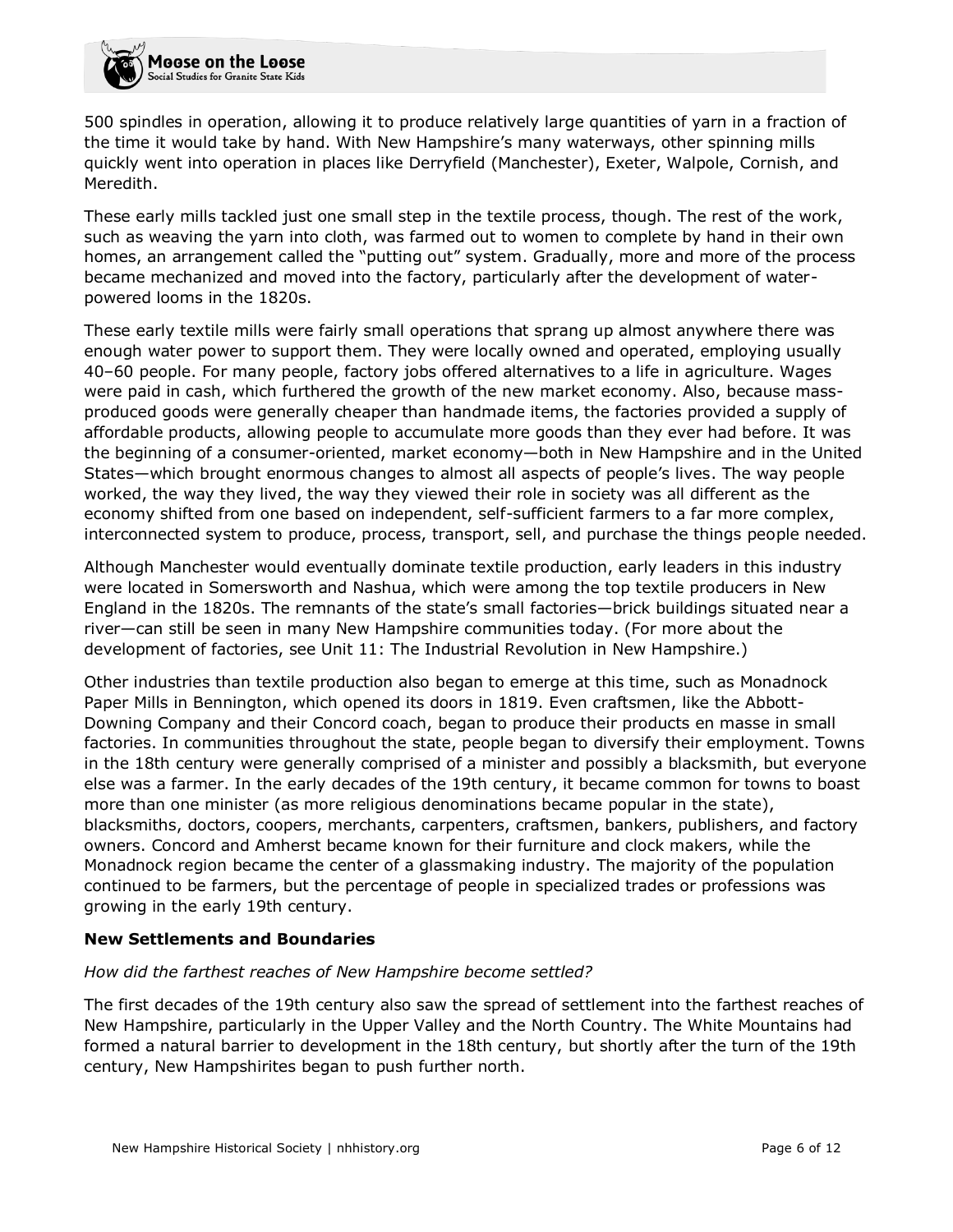What we know today as Crawford Notch was called simply the Notch then. The legend goes that in 1771, a New Hampshire hunter named Timothy Nash found the Notch when he was chasing a moose. In conjunction with his friend Benjamin Sawyer, Nash brought the first horse through the Notch, although apparently the pass was so rocky that they had to use ropes to lift the horse through some parts of it. The pair petitioned the legislature for a large chunk of land beyond the Notch, a tract that included part of Mount Washington and became known as the Sawyer–Nash Location. Twenty years later, in 1792, an intrepid settler named Eleazer Rosebrook carved a path through the Notch and built an inn at its northern entrance. Abel Crawford, Rosebrook's future sonin-law, helped construct and maintain the rudimentary road, while opening an inn at the southern entrance to the Notch. Their efforts were rewarded when, in 1803, the Tenth New Hampshire Turnpike was built through the Notch, which increased travel—and their business—substantially. Two years later, in 1805, a crew of men cutting a road further west through Franconia Notch dubbed the unusual rock formation they found there the Old Man of the Mountain. New Hampshirites were gradually exploring the White Mountains and, in the process, they were discovering natural wonders, like the Old Man and Mount Washington, that would eventually become state symbols.

As settlers began moving through the notches and up the Connecticut River Valley, they realized that the border between Vermont, New Hampshire, and Canada was ill-defined. They were so far from any established government, in fact, that the people living in the very northernmost portion of what is today New Hampshire decided to form their own government, which they called the Indian Stream Republic. Roughly 300 people lived there, and they claimed that they were an independent republic with their own constitution, unaffiliated with either the United States or British Canada. The Indian Stream Republic lasted about three years, from 1832 to 1835, before the New Hampshire government threatened to send nearby militia to forcibly occupy the area. The Indian Stream residents accepted the inevitable, and the republic was incorporated as the town of Pittsburg, although there remained some ambiguity about what land was in Canada and what was in the United States.

The border with Canada was not firmly established until 1842, when New Hampshire's former congressman Daniel Webster—then serving as the U.S. secretary of state—negotiated the Webster–Ashburton Treaty with Great Britain, which set the northern border of the continental United States as far west as Montana.

New Hampshire's population grew steadily throughout this period. The years around the American Revolution (1770–1790) saw the state's largest population gain in its history with an increase of roughly 160 percent, which dramatically outstripped population increases in the country as a whole. The settlement of new parts of the state and the development of existing towns statewide meant there were opportunities in New Hampshire that brought thousands of new arrivals during those years, but that rate of growth was not sustained long term. The decades between 1790 and 1850 saw modest population increases in New Hampshire, usually around 15 percent per decade, far below population gains in the United States, which averaged 30 percent per decade. Nevertheless, New Hampshire's population growth was respectable, and settlement expanded out to all its borders during these years, prompting the state government to reorganize the county system. New Hampshire's five original counties created in 1771 were expanded and modified to create 10 counties by 1840—the same 10 counties it has today.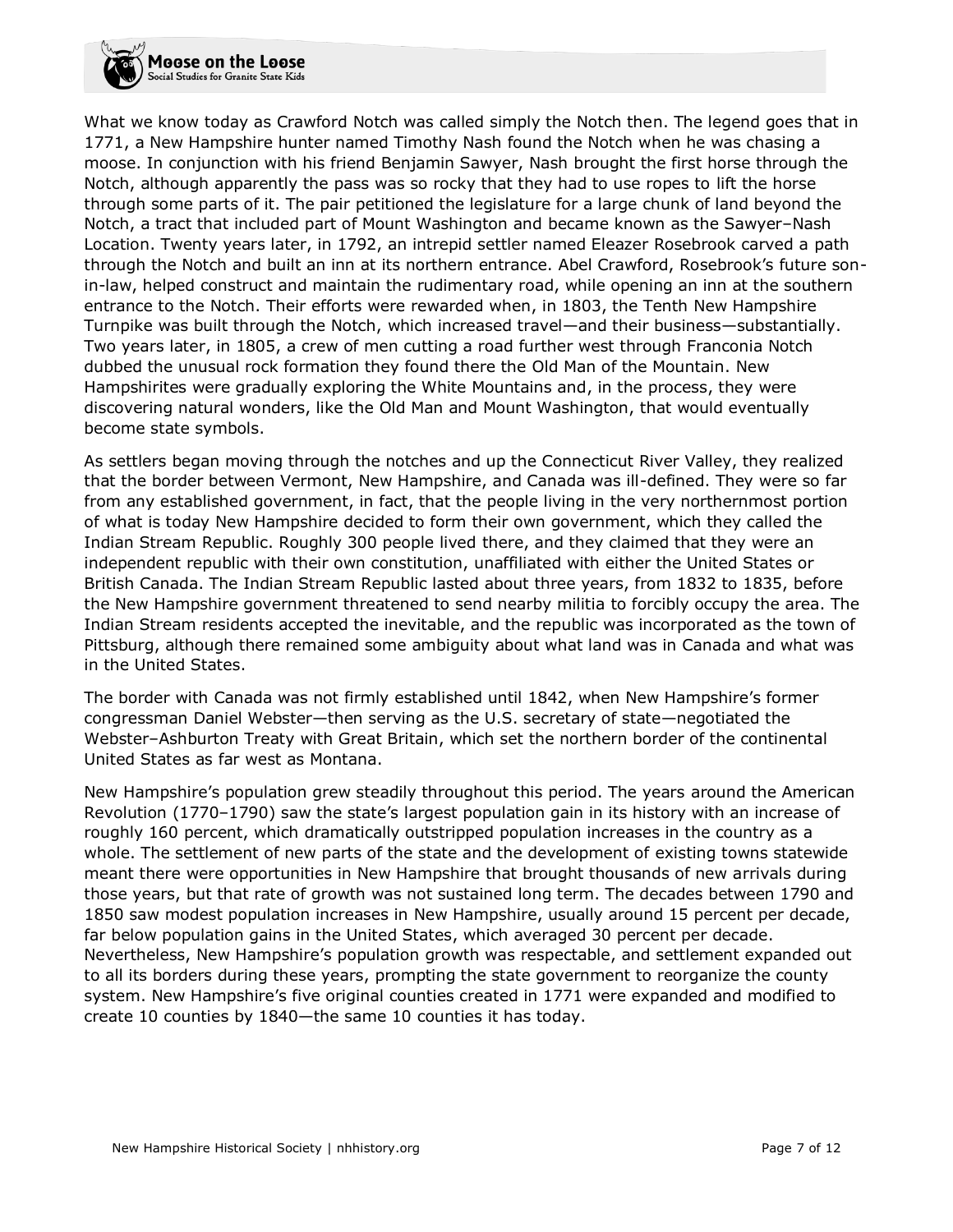

### **Defining a New Hampshire Identity**

### *How did the people of New Hampshire begin to develop a common identity?*

In the years between 1790 and 1850, the people of New Hampshire also began to develop a consciousness of their collective identity. What characteristics defined New Hampshire? What did it mean to be a New Hampshirite? What traits or ideals did people in, say, Hampton share with people in a community like Keene? How could all these disparate groups and communities be brought together? What symbols would come to represent New Hampshire and its people? A similar and concurrent effort was also occurring at a national level, as Americans attempted to establish a uniquely American culture and define what it meant to be an American.

The adoption of the New Hampshire state constitution in 1784 encouraged people to think about the state as a single entity rather than a collection of towns, but it would be years before most people made the ideological shift to a statewide perspective. (For more about the creation of New Hampshire's state government, see Unit 6: Establishing Government.)

Shortly after the state constitution went into effect, a Dover minister named Jeremy Belknap began publishing his monumental *History of New-Hampshire*. Widely considered the best of the early state histories, Belknap's three-volume series explored every conceivable aspect of life in New Hampshire. The popularity of Belknap's history helped people recognize their common heritage, even if many of them were, ironically, new arrivals to the state.

In 1816, the state of New Hampshire issued its first official state map, known as the Carrigain Map after its chief proponent New Hampshire's Secretary of State Philip Carrigain. There had been other maps of New Hampshire before 1816, but none were officially sanctioned by the state government. Nor did these earlier maps become known for their detail and accuracy as did the Carrigain Map. The Carrigain Map was also the first map of any kind to show the northern portion of New Hampshire—the White Mountains and beyond. It took more than a dozen years to create the Carrigain Map, in part because many of the town surveys that were supposed to form the basis of the map had discrepancies regarding town boundaries, all of which had to be resolved through mediation or the courts. When completed, though, the Carrigain Map became the official visual representation of New Hampshire for decades to come.

By the time the Carrigain Map was published, the people of New Hampshire had another symbol to remind them that they were part of a larger community. That same year, builders broke ground on the New Hampshire State House in Concord. For years after the adoption of the New Hampshire state constitution in 1784, the state capital was in flux, rotating through a number of towns but most often settling in Exeter, where it had been during the American Revolution. Legislative sessions were held in public meeting spaces, like town halls or even on occasion in taverns. Officeholders did not actually have physical offices, and the state's records were passed between individuals, who kept the state records in their homes, rather than in a central location. This arrangement resulted in administrative chaos. As the state's population expanded and shifted west, people grew unhappy with New Hampshire's capital being in the Seacoast region. Instead, the small community of Concord, situated at the geographic center of the state, emerged as a more popular alternative.

In 1810, the state legislature funded the construction of the state's first official building in Concord. It wasn't a state house, though—it was a state prison. It took another six years, and endless negotiations, before work began on a capitol building located on Concord's Main Street that would house the state government. Constructed from granite quarried locally, the New Hampshire State House took three years to complete. Although it contained some of the same design features as the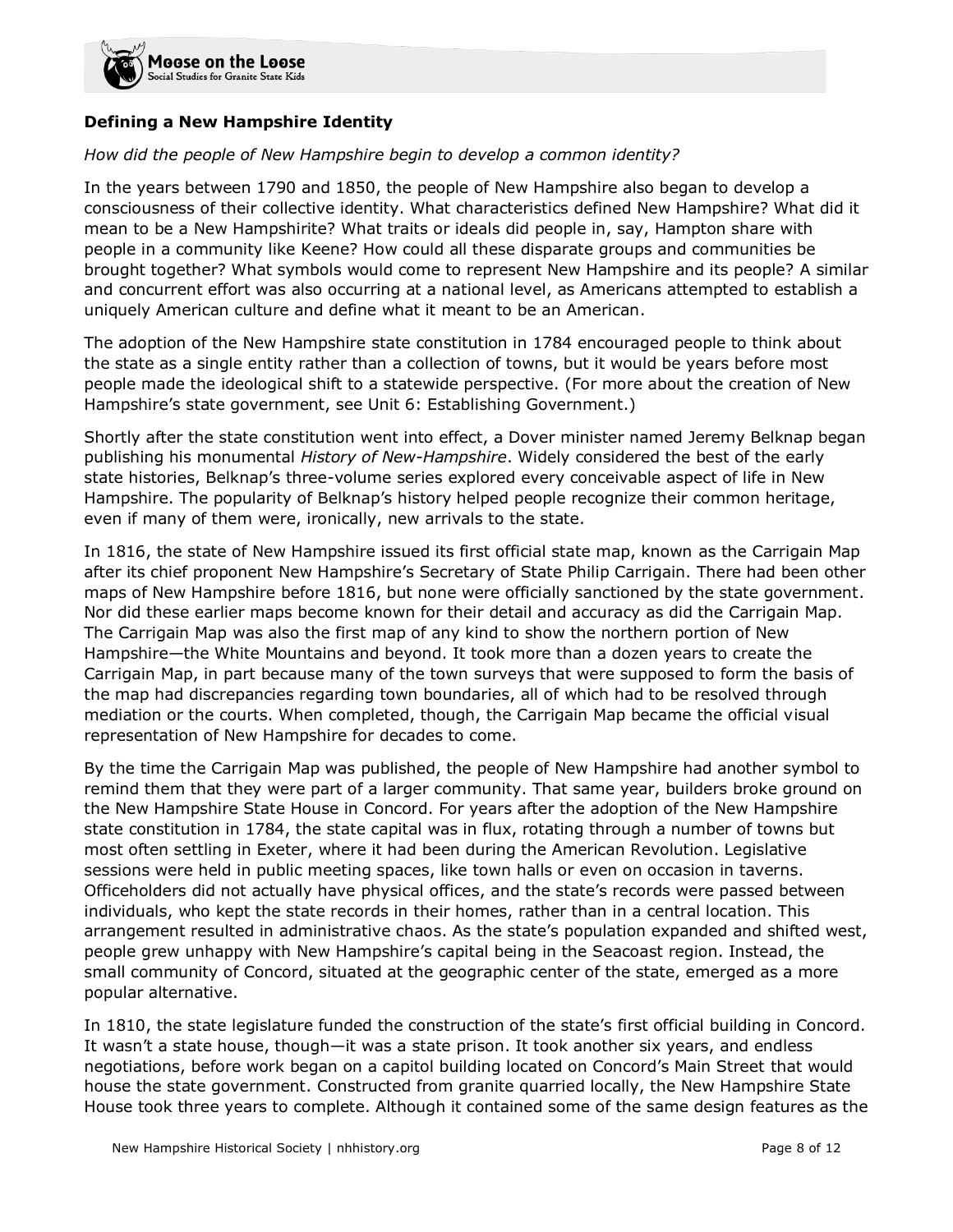Massachusetts capitol building, such as the domed cupola and the impressive central space that became known as Doric Hall, the building almost instantaneously became a symbol for New Hampshire. Home to the state legislature, the governor, and the few state officials at the time, it also served as a natural convening place for events of statewide importance.

One of the earliest and most elaborate public ceremonies held at the New Hampshire State House was a dinner and reception for the Marquis de Lafayette, who was on a widely popular national tour of the United States in 1824 and 1825. A Frenchman who journeyed to America in 1777 to fight for the country's independence, Lafayette was one of the last surviving members of the Revolutionary War generation. His tour of America, organized shortly before the 50th anniversary of the Declaration of Independence, inspired a groundswell of patriotic sentiment in the United States. In New Hampshire, as elsewhere in the country, thousands of people lined Lafayette's route to catch a glimpse of the famous war hero, first in 1824 when he visited Portsmouth and then again in 1825 when he traveled more extensively in New Hampshire, journeying up the Merrimack Valley to Concord and then west to Vermont. The state government organized a massive dinner in his honor, held on the state house lawn. To mark the occasion, Philip Carrigain—no longer New Hampshire's secretary of state but still an active figure in the state's affairs—composed a poem in which he pronounced New Hampshire the "Granite State." It was the first time that expression was used. The state had already developed a reputation as a source of granite bedrock, well-suited in the construction of public buildings. Later in the 19th century, New Hampshire granite would be used in the construction of many notable structures in America, including the Library of Congress and the U.S. Capitol Building. Granite's reputation as being tough and dependable seemed to fit with the character of many New Hampshirites as well.

By the time of Lafayette's visit in 1825, New Hampshire had lost its own Revolutionary War hero, John Stark. The grizzled old general died in 1822 but not before composing a phrase that would become emblematic of New Hampshire. In 1809, Stark received an invitation to attend a dinner to commemorate the Battle of Bennington, in which he famously led his men to victory in 1777. (For more on the Battle of Bennington, see Unit 5: New Hampshire and the American Revolution.) Stark was too ill to attend the anniversary dinner, but in his letter declining the invitation, he penned a passionate statement reaffirming his commitment to American ideals. "Live free or die," he wrote, "death is not the worst of evils." Enamored of Stark's words, the dinner's organizers published his letter in a newspaper. The phrase grew so popular—and so characteristic of New Hampshirites' stubbornness and determination—that it eventually became the official state motto in 1945.

In addition to Lafayette's tour, another event occurred in the 1820s that prompted Granite Staters to ponder their collective history. In 1823, New Hampshire marked the 200th anniversary of its settlement by the English. In honor of the occasion, a group of 20 men, including some of the state's most influential figures, formed the New Hampshire Historical Society. It was the fifth state historical society in the nation, and the organization's aim was straightforward—to promote the history of the state and prevent its heritage from being lost. Although the New Hampshire Historical Society was a private organization, the state government allocated a room in the state house to the group, where it kept its budding collections of historical objects. It wasn't until the 1840s that the historical society moved to its own building elsewhere in Concord, but in the 200 years since its founding, the New Hampshire Historical Society has preserved and shared the state's heritage, which helped define the New Hampshire character: independent, determined, resourceful, and frugal. It is one of the oldest nonprofit organizations in the state.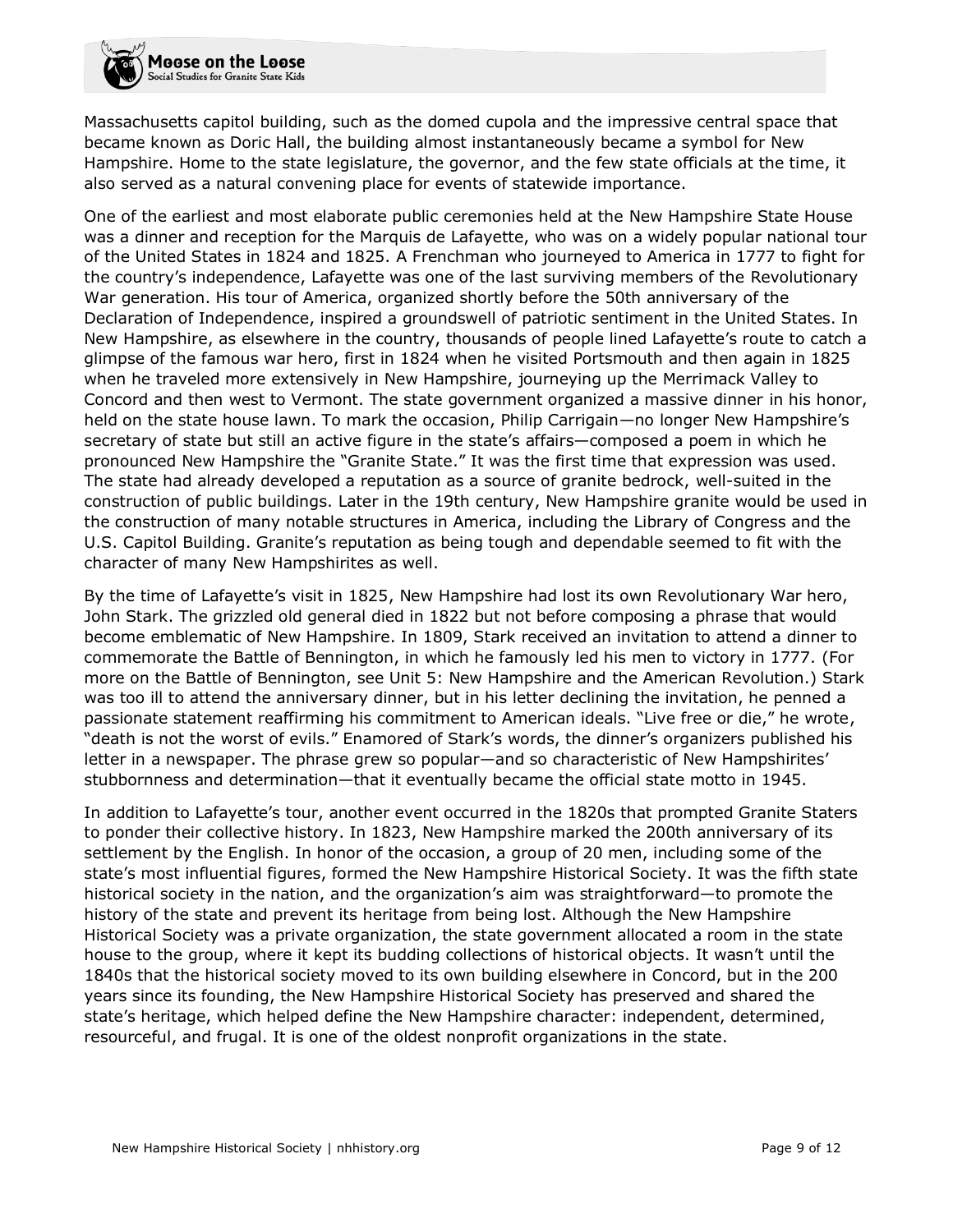

### **Course Essential Questions**

Essential questions are designed to be answered repeatedly throughout the entire curriculum. This unit particularly addresses the following essential questions:

• How has New Hampshire come to be the way it is?

#### **Unit Focus Questions**

Lessons in this unit are geared towards students answering the unit focus questions comprehensively through a variety of methods. This unit's focus questions are:

- 1. How did the movement of goods and people change during this time?
- 2. How did New Hampshire develop a state identity or culture in the years after the American Revolution?

#### **Lesson Plans**

In Unit 7: Building a State, the two lessons look at the evolution of transportation and of the seat of government that helped build the state we know today.

#### Lesson Plan 1: New Hampshire on the Move

Students evaluate changing modes of transportation for people and goods before making a claim and then design a more effective travel plan to get the ox-cart man to market.

Lesson Plan 2: New Hampshire's State House

After considering the purpose of a state house, students create a museum exhibit on aspects of the state house using primary sources.

#### **Unit Vocabulary**

To come.

### **Using the Student Content Readings**

The student content for this curriculum is designed to be used in many ways. Here are suggestions for reading activities and strategies that support independent and guided reading at different stages of each unit. Please note that some lessons in this unit use the student content in their learning activities.

- Introducing Units: Preview the student content before diving into lesson plans and activities. Ask students to skim the text by looking for key design elements. What are the headings? What do they tell us about the big ideas of the unit? Look for words in bold. What are the important vocabulary words used in this unit? Which are familiar? Which are not? What kinds of graphics or images are used in this content? Which important ideas do they illustrate?
- Developing Understanding: Some lesson plans direct you to specific sections of the student content, but the student content should be revisited throughout completion of a unit. Students can create visual representations of specific sections, summarize paragraphs, or complete jigsaw chunking and present their section summaries to other students.
- Reviewing Concepts: After lessons, return to the student content to look for evidence of the concept explored in the lesson. Students can create timelines, cause and effect charts, mind maps, and Venn diagrams using the information provided in each section.
- Extending Comprehension: Students can develop a review quiz for fellow students by writing their own questions about the information in each section. Translating the content into data that can be displayed on a map or graph is another way to extend comprehension of the text.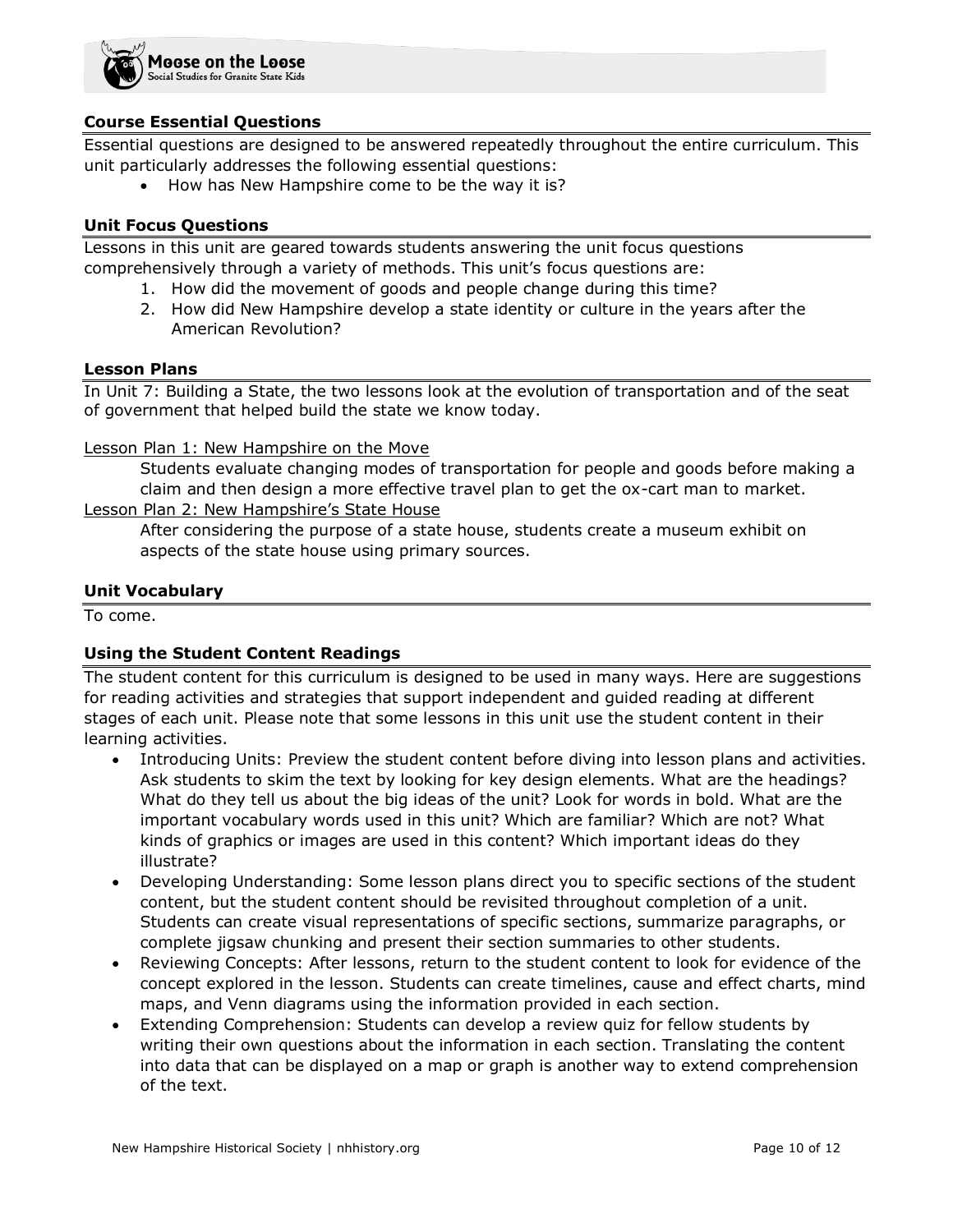

### **Additional Resources**

Format: Book Title: *Big House, Little House, Back House, Barn: The Connected Farm Buildings of New England* Author/Creator: Thomas C. Hubka Audience: For Educators. Description: Explores the four components of New England farmhouses and how they reflect rural culture in the 19th century

Format: Journal Title: *The Granite State House* Author/Creator: James L. Garvin and Donna-Belle Garvin Audience: For Educators. Description: A special issue of *Historical New Hampshire*, this illustrated history of the New Hampshire State House covers the building's construction and two major additions, as well as its furnishings Website: www.nhhistory.org/Store/Historical-New-Hampshire/HNH-Volume-71-No-2-Fall-Winter-2018

Format: Article

Title: "John Stark, Originator of New Hampshire's State Motto, 'Live Free or Die'" Author/Creator: Fred M. Caswell Audience: For Educators. Description: Published in *Historical New Hampshire* in 1945, just weeks after the legislature officially adopted Stark's words, this article provides some background about John Stark and his role in penning what is perhaps the most well-known state motto in the United States

Format: Book

Title: *A Long, Deep Furrow: Three Centuries of Farming in New England* Author/Creator: Howard S. Russell Audience: For Educators. Description: A comprehensive, almost encyclopedic source on farm life in this region of the country

Format: Article Title: "The Making of the Carrigain Map of New Hampshire, 1803–1816" Author/Creator: Frank C. Mevers and Mica B. Stark Audience: For Educators. Description: Published in *Historical New Hampshire* in 1997, this article traces Philip Carrigain's long efforts to produce New Hampshire's first official state map

Format: Book Title: *A New Order of Things: How the Textile Industry Transformed New England* Author/Creator: Paul E. Rivard Audience: For Educators. Description: An overview of the textile industry and the many changes it brought to all aspects of New England

Format: Book

Title: *On the Road North of Boston: New Hampshire Taverns and Turnpikes, 1700–1900* Author/Creator: Donna-Belle Garvin and James L. Garvin Audience: For Educators. Description: This richly illustrated and entertaining book reconstructs the physical landscape, the taverns themselves, the network of roads, travel conditions, traffic, and commerce